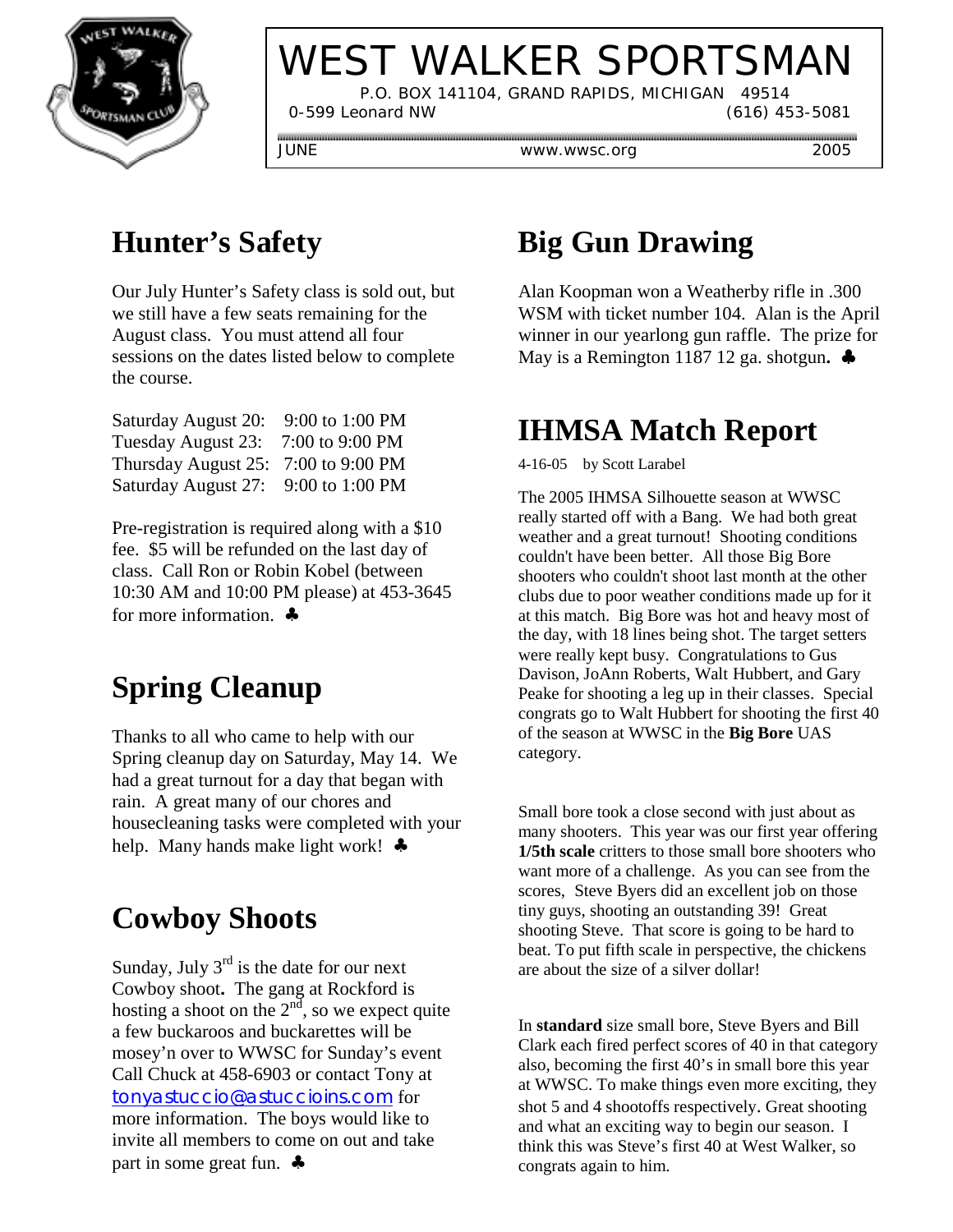I would like to thank all of you shooters who came out to shoot with us at West Walker for our first match of the season. Your support was much appreciated. I look forward to seeing everyone again next month. Due to many unforseen circumstances, the range improvements are on hold for now, but are still expected to be completed in the future. To those that did not make the match, new platforms were made to assist in getting up on the shooting benches. All who attended said it was a great improvement and liked them.

Thanks to Dave and Michelle Krysiak, Dennis Nelson, Chris Hackett, Dan Larabel and Mel Bauman for their help in running the match and setting targets. Maybe at our next match, if we get a couple more volunteers to help out, we'll be able to get a chance to shoot. For all the curious onlookers that stopped by to watch, you are always welcome, bring a friend or two, some guns and enjoy the fun you have been missing. You can get more info on this sport from links from our club web site www.wwsc.org. ♣

#### **Range Safety**

Just a friendly reminder to our members who use the pistol and rifle ranges. Please police your area when you are finished shooting. The next shooter will thank you for not having to wade through a sea of spent brass. Also, if you have dud rounds, please deposit them in the white pipe you see near the line. They can pose a real hazard to our grounds committee as they mow the grass or burn trash. Thanks for helping to keep our ranges safe for all.  $\clubsuit$ 

### **Membership**

- 1174 Associate
	- 18 Honorary
	- 49 Charter
	- 10 Charter Applicants

Call Rich Vander Meer at 453-3255, or by email at rlvandermeer@comcast.net with your membership related questions. ♣

#### **Archery News**

Congratulations to the winners of our Spring indoor league:

- 1<sup>st</sup> Joan Schultes
- 2<sup>nd</sup> Vince Schultes
- 3<sup>rd</sup> Mark Plactha

Mark Plactha, Bryan Miller, Dan Palma, and Dean Downs were first time 300 shooters. The most improved shooter was Rhonda Perry who jumped from a score of 122 to 240. Vince said she went from hardly keeping an arrow on the paper, to placing most in the 3-ring. Mark Thue was the Thursday morning league champ. Congratulations to all!

The 3-D Summer league has already started, but you can still sign up. You have until August  $16<sup>th</sup>$  to get in your best 8 scores. Shooting times are Mondays and Tuesdays at 6PM, and Tuesdays at Noon. You can sign up at the shooting desk, or call Vince at 895-5009.

The archers over at Caledonia have challenged us to a 3-D bragging rights tournament on June 18 & 19. Each participant will be required to shoot at both the West Walker course and Caledonia's course over the two days Let's get all the participation we can for this one! Shooting times are 10AM to 4PM both days. You can call Vince to sign up.

A Summer 3-D kids program is in full swing. Remaining dates are June 11 and 18, and July 9 and 23. The final date is the championship shootoff. Its not too late to get your youngster involved.

New bag targets have been placed on the 3-D range for your shooting enjoyment. ♣

#### **Range Closures**

Please check the calendar for various range closures over the next few weeks. There will be no archery, trap, or skeet on June 4, June 19, and July 3. The 25 yard and 50 yard ranges will be closed until 4PM on June 4. Thank you. ♣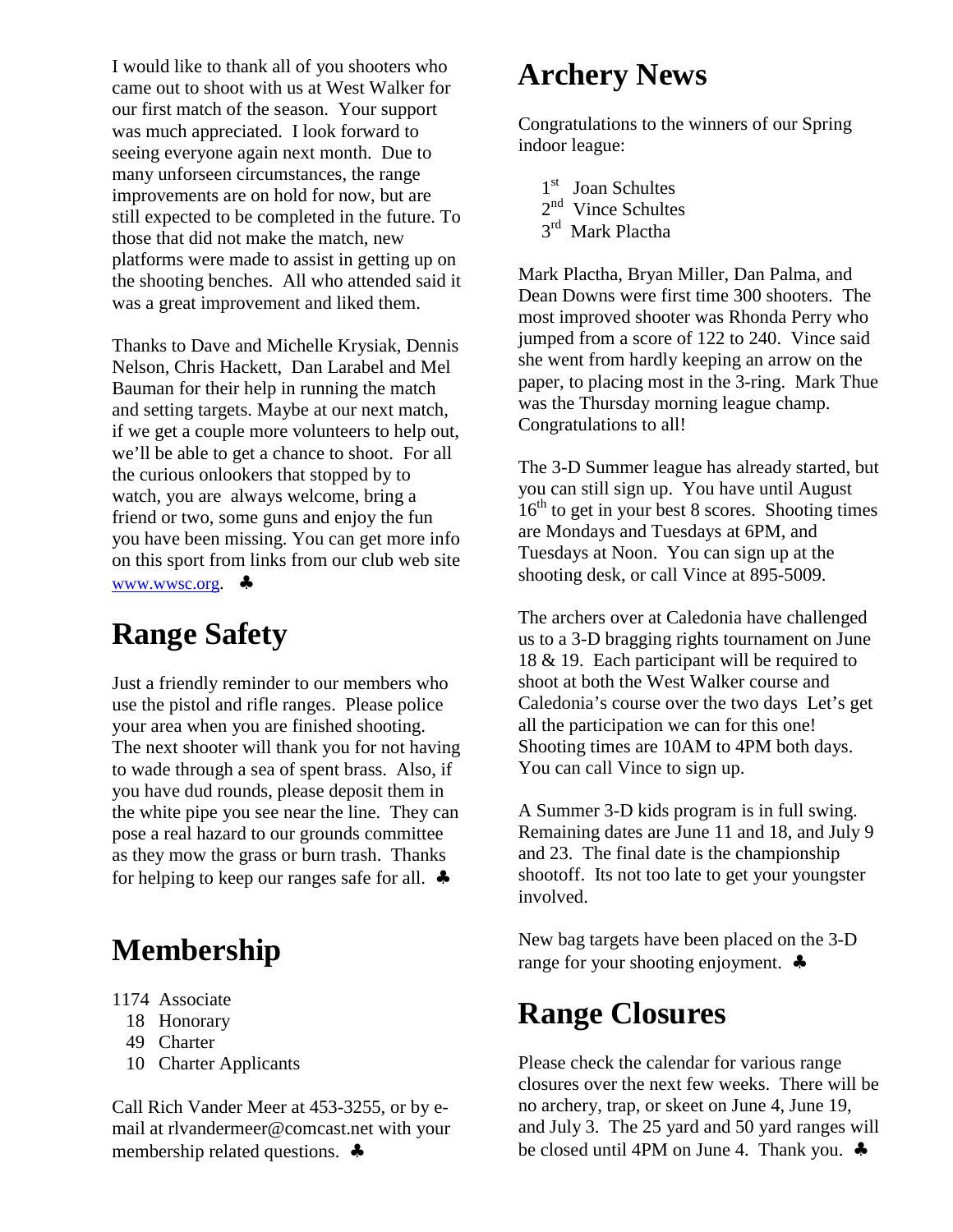|                                                               | June                                                  |                                              |                                                            | 2005                                          |                         |                                                                                                      |
|---------------------------------------------------------------|-------------------------------------------------------|----------------------------------------------|------------------------------------------------------------|-----------------------------------------------|-------------------------|------------------------------------------------------------------------------------------------------|
| Sun                                                           | Mon                                                   | Tue                                          | Wed                                                        | Thu                                           | Fri                     | Sat                                                                                                  |
|                                                               |                                                       |                                              | $\mathbf{1}$                                               | $\overline{2}$                                | $\overline{\mathbf{3}}$ | $\overline{4}$<br><b>Youth Field Day</b>                                                             |
|                                                               |                                                       |                                              |                                                            | <b>Duck</b><br><b>Hunters</b><br>meet 7 to 9  |                         | <b>Notice: The</b><br>Trap, Skeet, 25<br><b>Yard Range, and</b><br>50 Yard Range<br>closed till 4 PM |
| 5<br>Archery,<br>Trap & Skeet<br>10 to 2                      | 6<br><b>NWTF</b> meets<br>7 to 9                      | $\overline{7}$                               | 8<br>Archery,<br>Trap & Skeet<br>9 to 12 AM<br>6 to 10 PM  | 9<br><b>Charter</b><br><b>Meeting</b><br>7:30 | 10                      | 11<br><b>Steel Plate</b><br>Archery,<br>Trap & Skeet<br>10 to 2                                      |
| 12                                                            | 13                                                    | 14                                           | 15                                                         | 16                                            | 17                      | 18                                                                                                   |
| Archery,<br>Trap & Skeet<br>10 to 2                           | <b>Charter</b><br>Range<br><b>Closed</b><br>Noon $-6$ |                                              | Archery<br>Trap & Skeet<br>9 to 12 AM<br>6 to 10 PM        |                                               |                         | <b>Silhouette</b><br>Archery,<br>Trap & Skeet<br>10 to 2                                             |
| 19<br>Father's<br>Day<br>No Archery,<br><b>Trap or</b>        | 20                                                    | 21                                           | 22<br>Archery<br>Trap & Skeet<br>9 to 12 AM<br>6 to 10 PM  | 23                                            | 24                      | 25<br>Archery,<br>Trap & Skeet<br>10 to 2                                                            |
| <b>Skeet</b><br>26<br>Archery,<br>Trap & Skeet<br>$10$ to $2$ | 27                                                    | 28<br><b>Board</b><br><b>Meeting</b><br>7:00 | 29<br>Archery,<br>Trap & Skeet<br>9 to 12 AM<br>6 to 10 PM | 30                                            |                         | July<br>$\overline{2}$<br>Archery,<br>Trap & Skeet<br>$10$ to $2$                                    |
| $\overline{\mathbf{3}}$                                       | 4                                                     | $\overline{7}$                               | 8                                                          | $\boldsymbol{9}$                              | <b>10</b>               | 11                                                                                                   |
| No Archery,<br><b>Trap or</b><br><b>Skeet</b>                 | Indepen-<br>dence<br><b>Day</b>                       |                                              | Archery,<br>Trap & Skeet<br>9 to 12 AM<br>6 to 10 PM       | <b>Duck</b><br><b>Hunters</b><br>meet 7 to 9  |                         | <b>Steel Plate</b><br>Archery,<br>Trap & Skeet<br>$10$ to $2$                                        |